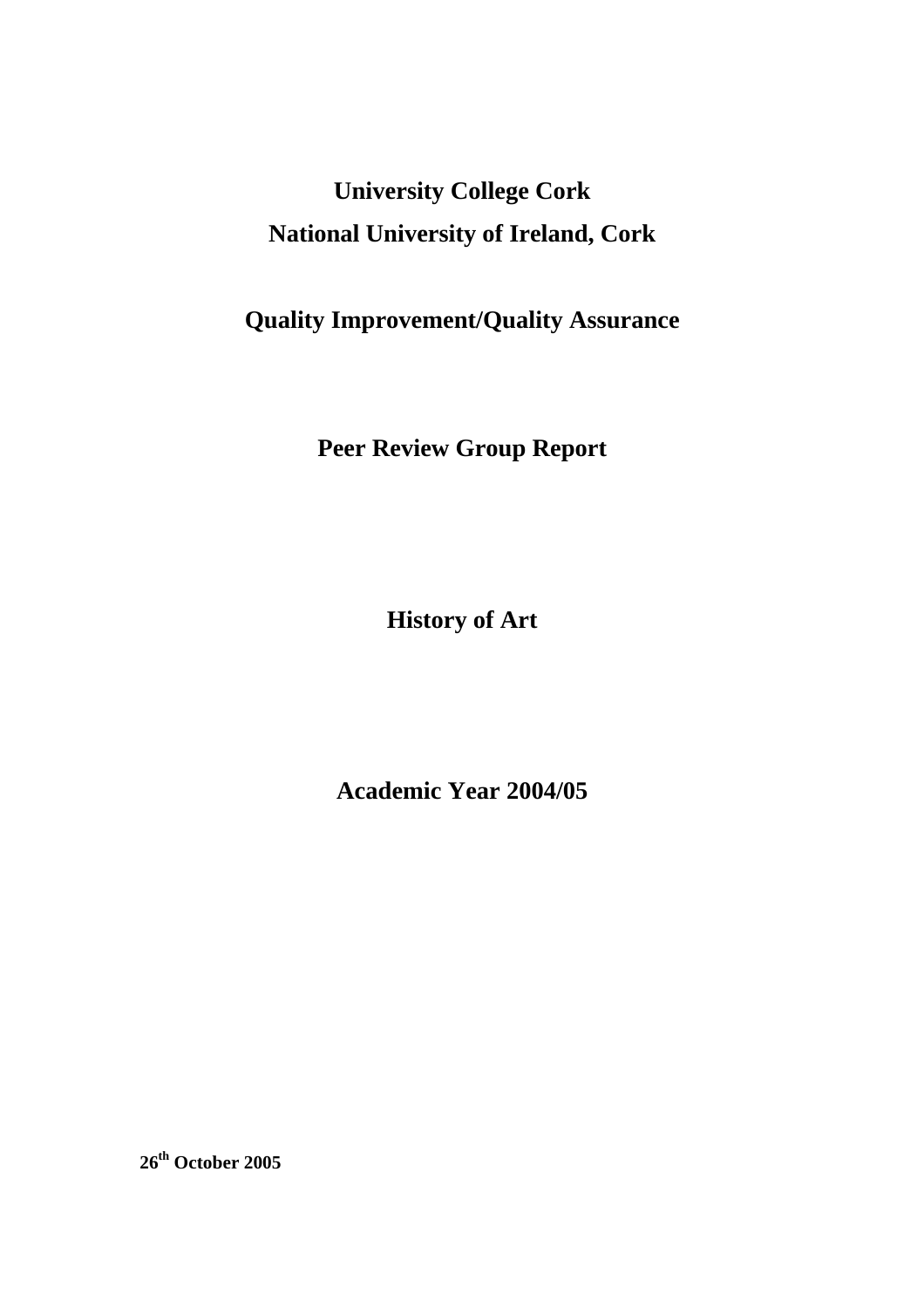#### **Members of the Peer Review Group:**

- o Professor Eamonn O Carragáin, Department of English, UCC (Chair)
- o Dr. Grace Neville, Department of French, UCC (Rapporteur)
- o Professor Lena Johannesson, Department of Art History & Visual Studies, University of Gothenburg, Sweden
- o Professor Lubomír Konecný, Institute of Art History, Academy of Sciences of the Czech Republic, Prague, Czech Republic.

## **PEER REVIEW**

### **Timetable of the site visit**

The timetable is attached as Appendix A.

The timetable was suitable and adequate, and the location in the seminar room of the Department of History of Art was comfortable and appropriate.

## **Peer Review**

The members of the PRG worked as a group for all meetings and for the drafting of the PRG Report. The two external members took particular responsibility for the teaching, curriculum and research activities. All members participated in all review activities during the two-day site visit.

#### **Site visit**

The PRG visited all the teaching rooms, including those in the West Wing and the Kane Building that are assigned to the department for delivery of teaching. The PRG found the rooms, including those in the West Wing and in the Kane Building, allocated to the department to be well equipped, pleasant and with good facilities (that included data projection), and equivalent to the standards pertaining in their home institutions.

On the other hand, the seminar room in the History of Art building on Perrott's Avenue is quite unsuitable for the large number of students using it. It was particularly clear from the explanations given by Mr. Tony Perrott who met with the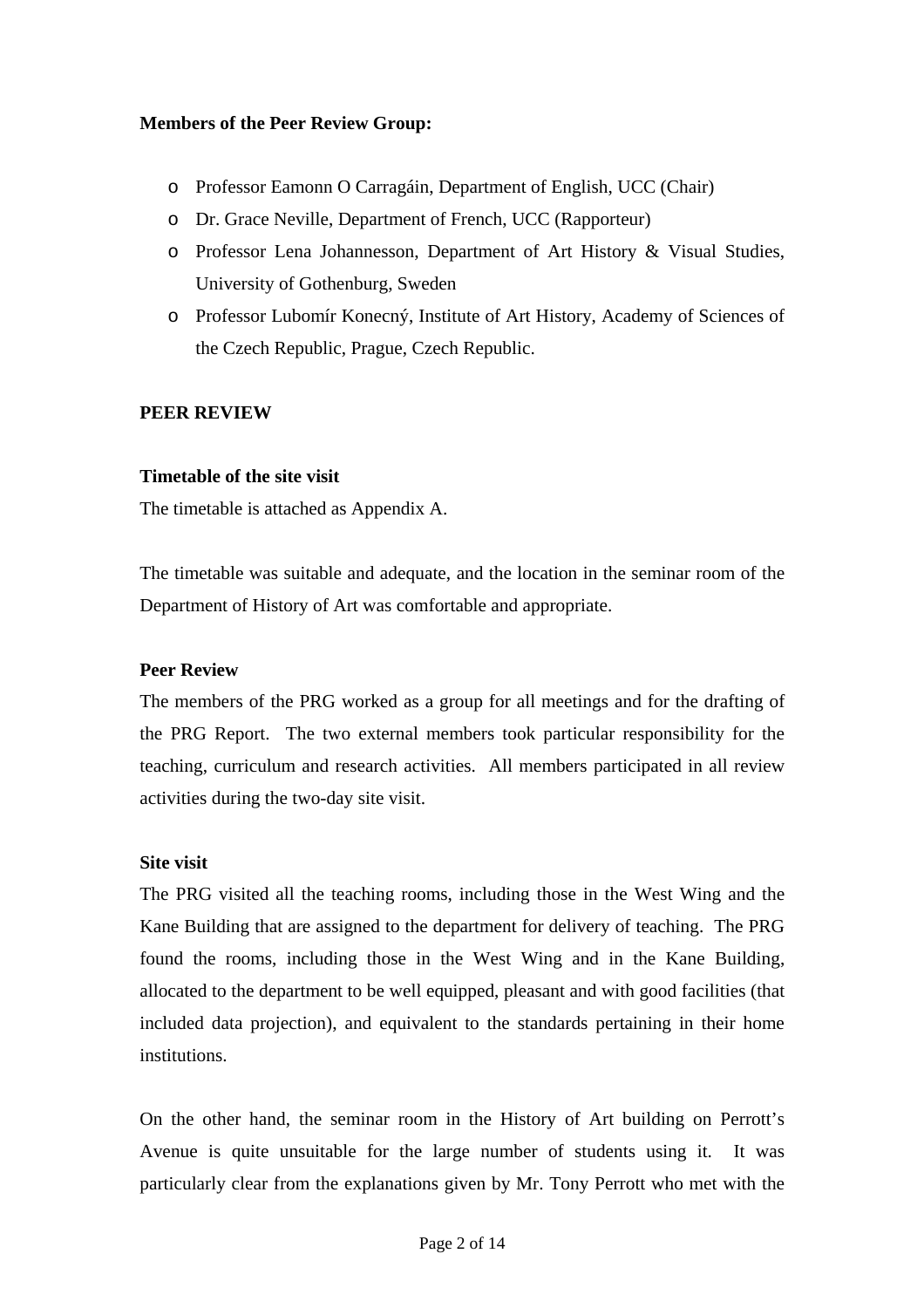PRG. An interesting and imaginative solution would be to attract donor funding to equip one of the rooms in the Connolly Building for the needs of Art History students and those of cognate disciplines (for example, Film Studies, Drama & Theatre Studies) given the increasing popularity of these subject areas for students. This could lead to the development of a compact hub or centre for image studies which would also encompass nearby locations such as the UCC Granary Theatre and the Kino Cinema. This would also address the need to facilitate the booking of rooms for longer periods than one hour for film and similar activities.

The PRG recognizes the general principle that care of equipment must be the responsibility of a department - thus ensuring the equipment will be cared for. On the other hand, however, there is an issue for the university in rooms being 'owned' by a particular department. This proposal would suggest that the Department of History of Art would have primary control over a room but would agree to allow it to be used by other departments when not in use by the Department.

In the interim, the PRG strongly recommends that links be fostered with the Kino Cinema in order to alleviate current pressing needs for suitable venues for showing of films, etc.

The PRG noted security issues surrounding the seminar room in Perrott's Avenue. If a dedicated centre for image studies was put in place, this would solve many of the issues and concerns of staff and students.

## **Peer Review Group Report**

The reviewers drafted the recommendations and findings of the report during the site visit on the Wednesday and Thursday evenings. The report was finalised by communications via email subsequent to the visit. All the reviewers concur with the content and recommendations contained in the report.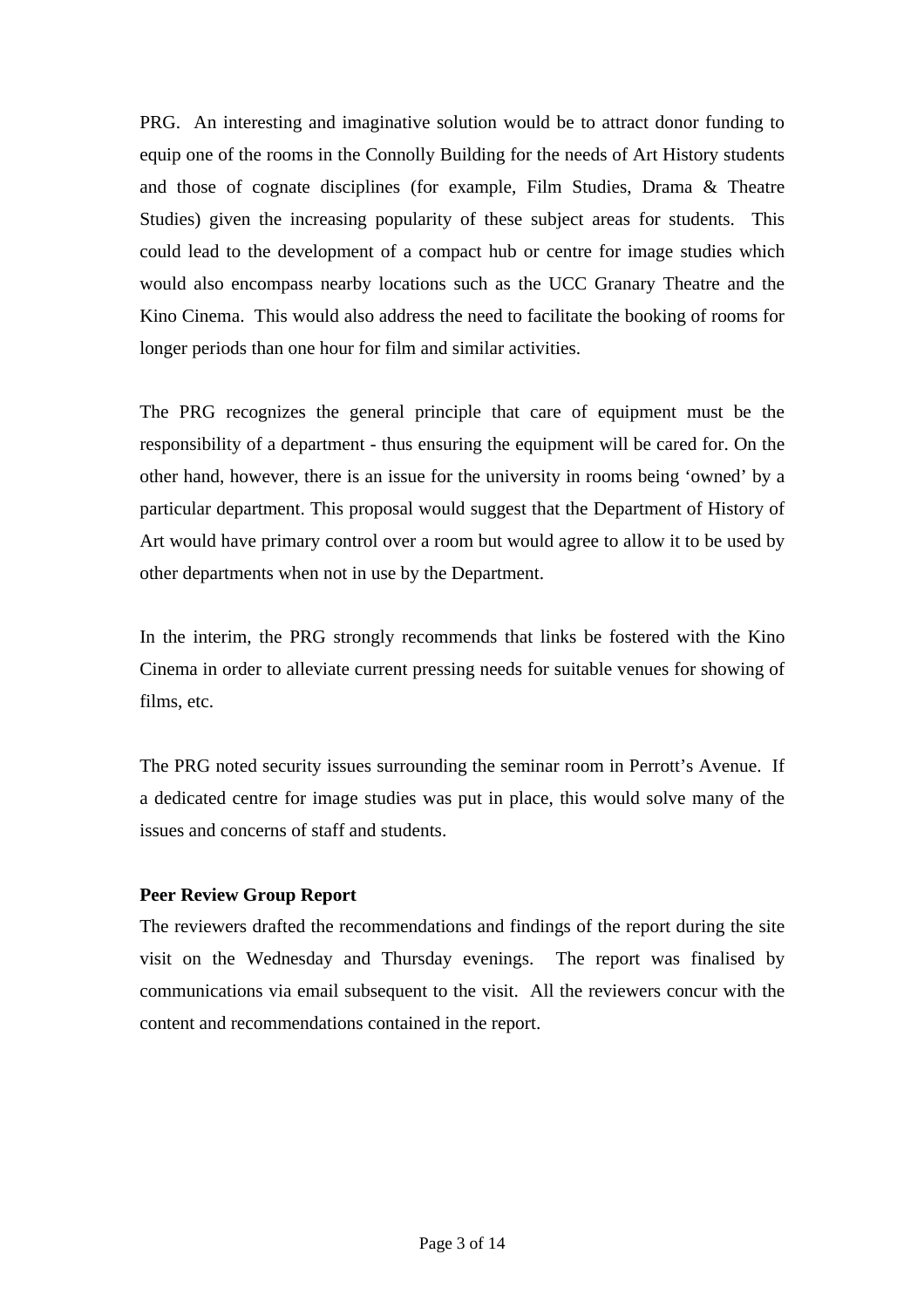### **OVERALL ANALYSIS**

#### **Self-Assessment Report**:

The PRG found the SAR to be a very interesting, open and honest document, which presented a true reflection of the Department. Any additional information requested by the PRG was provided immediately by the Department, including detailed information on funding and teaching workloads. The Department should be commended for the forthcoming nature of the document. Detailed information on staff profiles of all teaching staff should have been provided in the original documentation. No part-time staff profiles were included in the original document.

#### **SWOT Analysis**

The Department prepared a SWOT analysis in which all members of the Department participated. The PRG endorsed the analysis and addressed a number of issues raised by the Department in the findings described in this report.

One of the great strengths of the Department is that its staff comprises a number of scholars studying art from different perspectives. They are operating in a harmonious environment. There is a consensus that the thrust of the Department should not only be in any one particular direction. Another very real strength of the Department lies in the diversity of approaches by the staff to the study of art history, something that is clearly valued by the staff and students of the Department. Both students and staff agreed that the Department does not and should not alienate students who are not interested in particular periods. The PRG strongly recommend that both strengths in the Department should be retained.

The PRG were concerned that not all teaching staff have doctorates and, particularly in the context of the attraction of potential PhD students, recommend that this weakness be addressed and remedied.

The PRG also noted with concern the high number of part-time teachers in the Department, some of whom teach for very few hours per year. While this is essential for the delivery of the teaching in the immediate term, the PRG would warn against this becoming a permanent feature of the departmental operation. The PRG were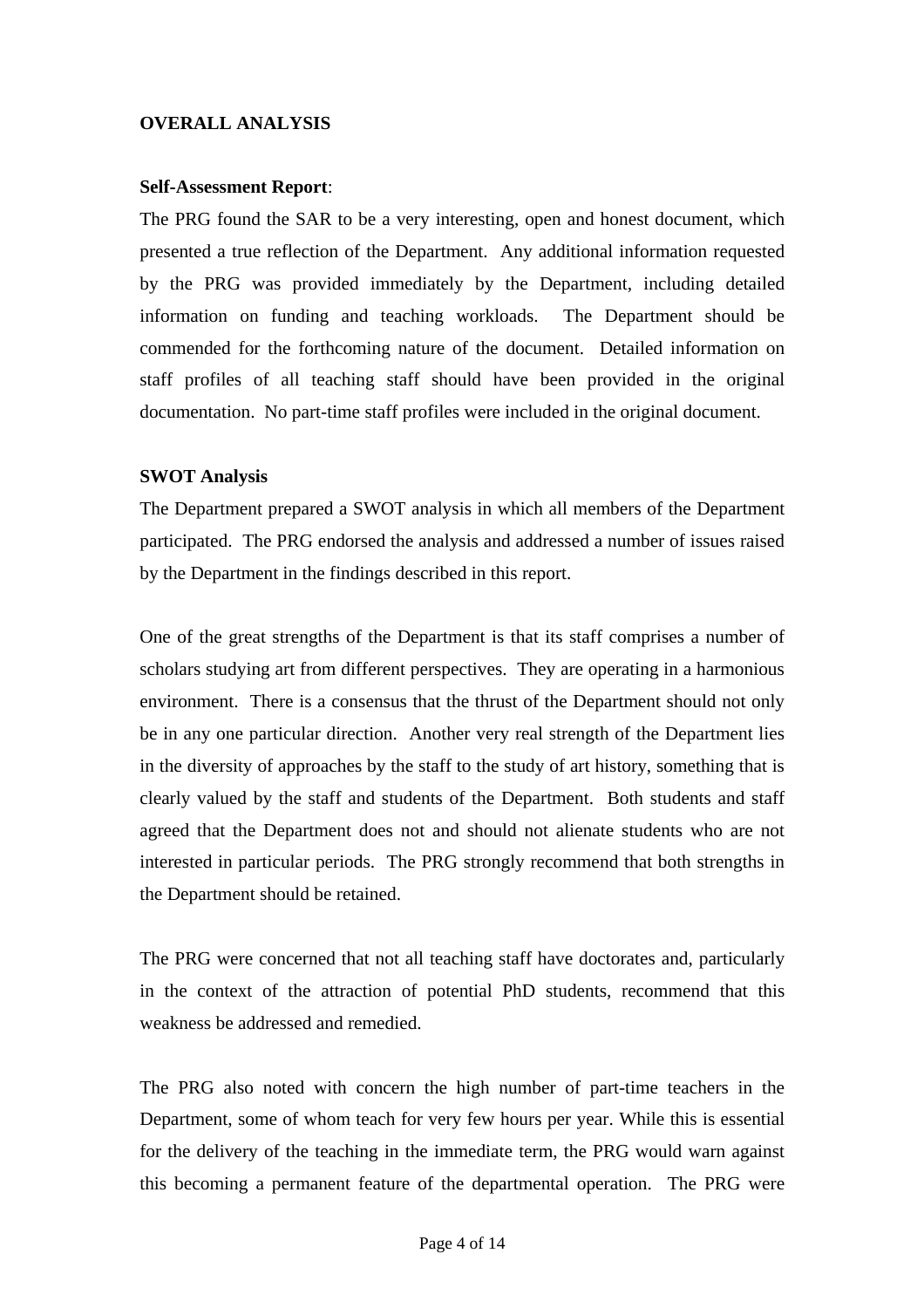pleased to note that more recent figures show that in 2004/05 this trend is beginning to be reversed, helped by a new appointment.

Among potential opportunities, the department were very well aware of the potential in fostering links with the Glucksman Gallery and the Crawford College of Art, and noted the recognition of the department in this matter. The PRG recommends that this very important aspect of the work of this small department be continued and expanded.

The most significant threat is a feature of the unusual organisation of the Department, whereby the Head of Department is present in UCC for only half the year. In the context of re-structuring, the PRG is particularly concerned at the potential risk to the department of the consequences of the present incumbent leaving his post and no replacement being made. Would this lead to the closure of the Department and/or to its merger into another larger department? Neither option would, in the opinion of the PRG, necessarily be in the best overall interests of the discipline within UCC.

#### **Benchmarking**

The PRG noted that the benchmarking exercise carried out by the staff of the Department. The PRG would have liked to see evidence of further benchmarking and comparisons with some European institutions/non-English language speaking comparable departments elsewhere.

## **FINDINGS OF THE PEER REVIEW GROUP**

## **Department Details**

A significant amount of teaching was delivered by part-time staff in 2003/04. The PRG were concerned, but noted this will be reduced in the areas of  $20<sup>th</sup>$  century art history by a new permanent appointment that has been made. While this enables the undergraduate programmes of the department to be carried out by qualified staff, the committee are of the opinion that this is the absolute minimum necessary and that, as student numbers continue to increase, the PRG recommends that consideration should be given to the appointment of more permanent staff.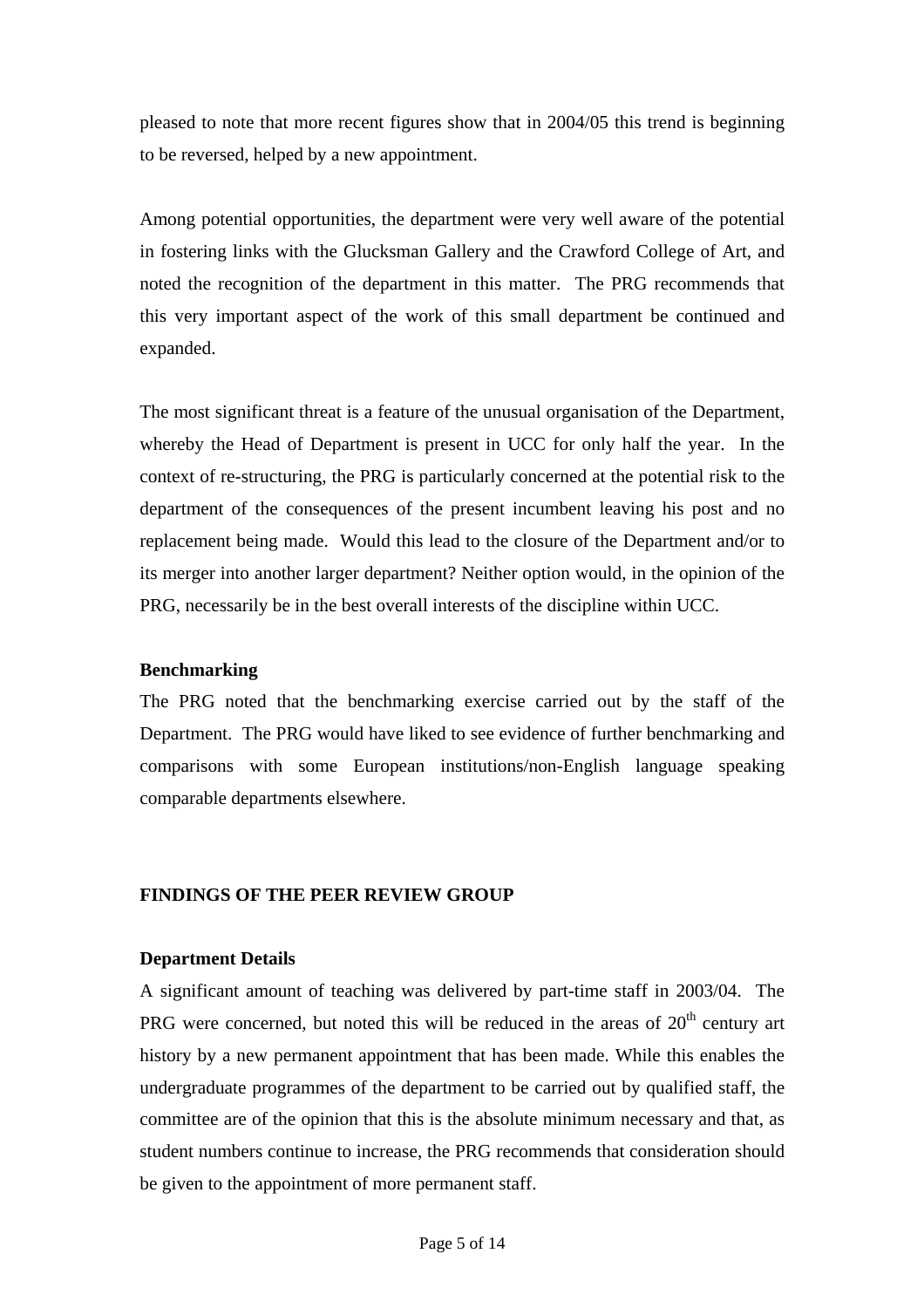In general the PRG was pleased to observe that the student FTEs have significantly increased, and that PhD candidates are already present in the Department.

In general terms, the PRG consider that in the medium term it is crucial that all the academic staffing of the Department should have attained a qualification to doctoral level, as it is only such members that can fittingly engage in PhD teaching and supervision.

#### **Department Organisation & Planning**

The Department is very well run, with evidence of good structures and advanced planning. Lectures are well planned; and the PRG were particularly impressed with the production of stores of images well in advance of lectures; it noted that this is an admirable element of department, immensely appreciated by students at all levels. The basic structures of the Department are sound and efficient, with planning of the Department being excellent, both scholarly and innovative, combining a broad ranging survey of historical phases of mainly Western art history, with third year students being introduced to topics ranging from very traditional to modernist. We feel students should be prepared in  $1<sup>st</sup>$  and  $2<sup>nd</sup>$  Years for the contemporary emphases that they will meet in  $3<sup>rd</sup>$  Year. Similarly, students should be introduced to methodology in  $1<sup>st</sup>$  Year.

The Department should have regular meetings to discuss courses, policy and future development. This is particularly important in the case of a new and developing department.

The PRG was of the opinion that the transitional phase in which the Head of Department is present for only half a year is justified by the remarkable achievement of the last two years. However, the committee and all the staff consulted are strongly of the opinion that this arrangement must come to an end in 2006. Without a fulltime Head of Department, the proper development of the Department cannot be assured.

The PRG would recommend that a representative of the part-time teaching staff be a member of the departmental staff committee in order to ensure better integration of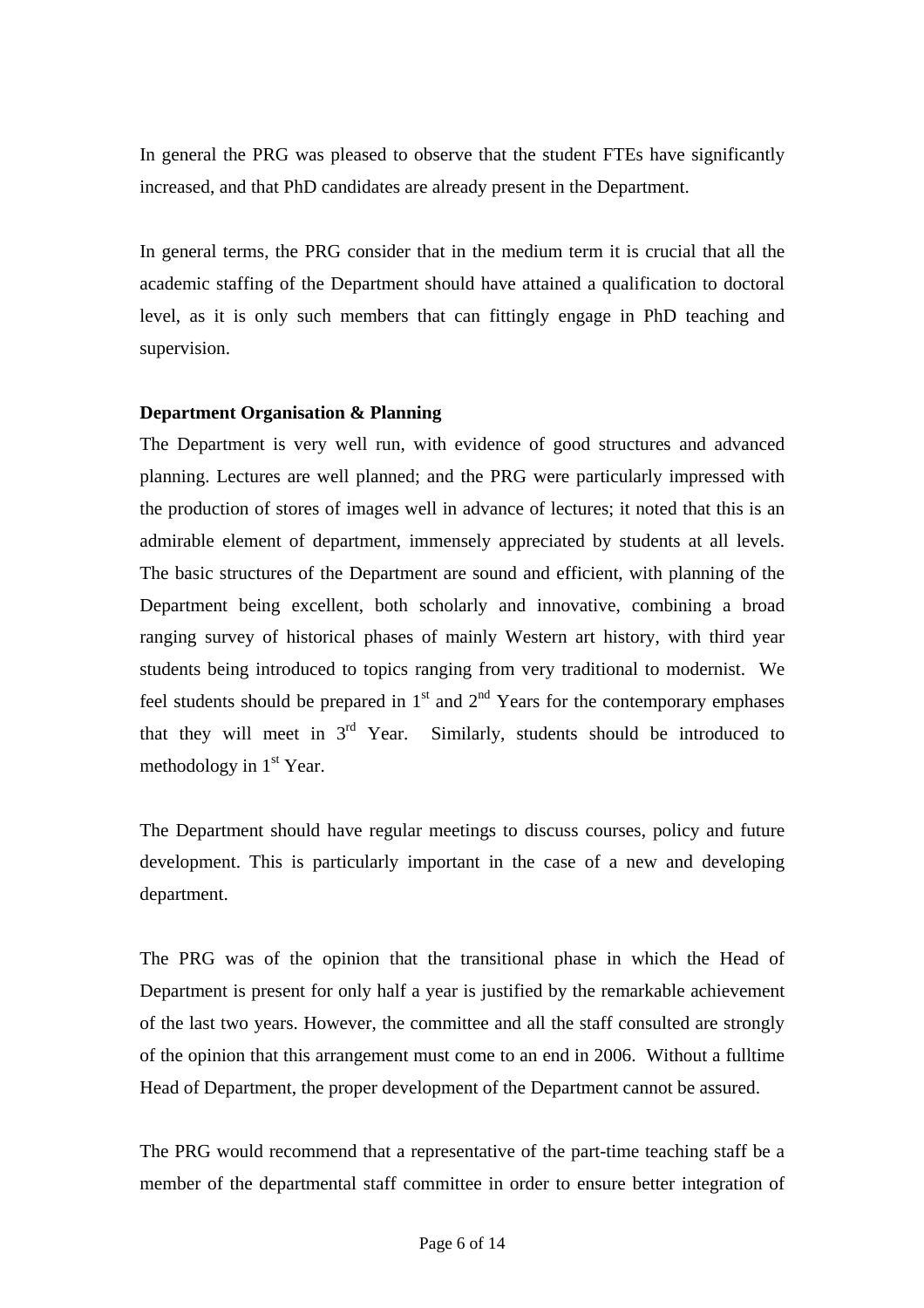this category of staff in the work of the Department and its planning. This is very much standard practice in many departments in UCC.

### **Teaching & Learning**

The PRG were very impressed with the quality of teaching and with student morale. It was clear that students feel engaged in an elite activity, and are excited to be involved in what they see as a pioneering programme of study with new courses. The PRG was appreciative of the high level of commitment of members of staff but somewhat concerned at the ability of the staff to sustain this indefinitely.

The PRG highly commended the imaginative and comprehensive IT services organised by the department for its staff and students. The PRG feels that the expertise within the Department in this area represents a unique opportunity not just for the Department but for the entire Faculty of Arts. This use of IT pioneered in this Department could be expanded and under the auspices of the Teaching & Learning Support Group in UCC, and the expertise of staff in this Department could thus be supported and made available to other departments.

## **Research & Scholarly Activity**

The PRG were immensely impressed by the creativity of staff of the Department. For the future, it would be desirable that the scholarly activity be further distributed throughout the Department. The management of research and scholarly activity in an academic department in the first instance is dependent on there being a fulltime head in the department in question.

The PRG recommend better preparation in the medium and long-term for seminars and reading groups, in advance of internationally acclaimed scholars visiting UCC, in order to maximise the use of their time while on campus for the benefit of staff and students and the wider college community. The presence of such scholars on campus represents another unique opportunity for the department and the whole university community. There should be a closer relationship between visiting scholars / the Department of History of Art and cognate departments.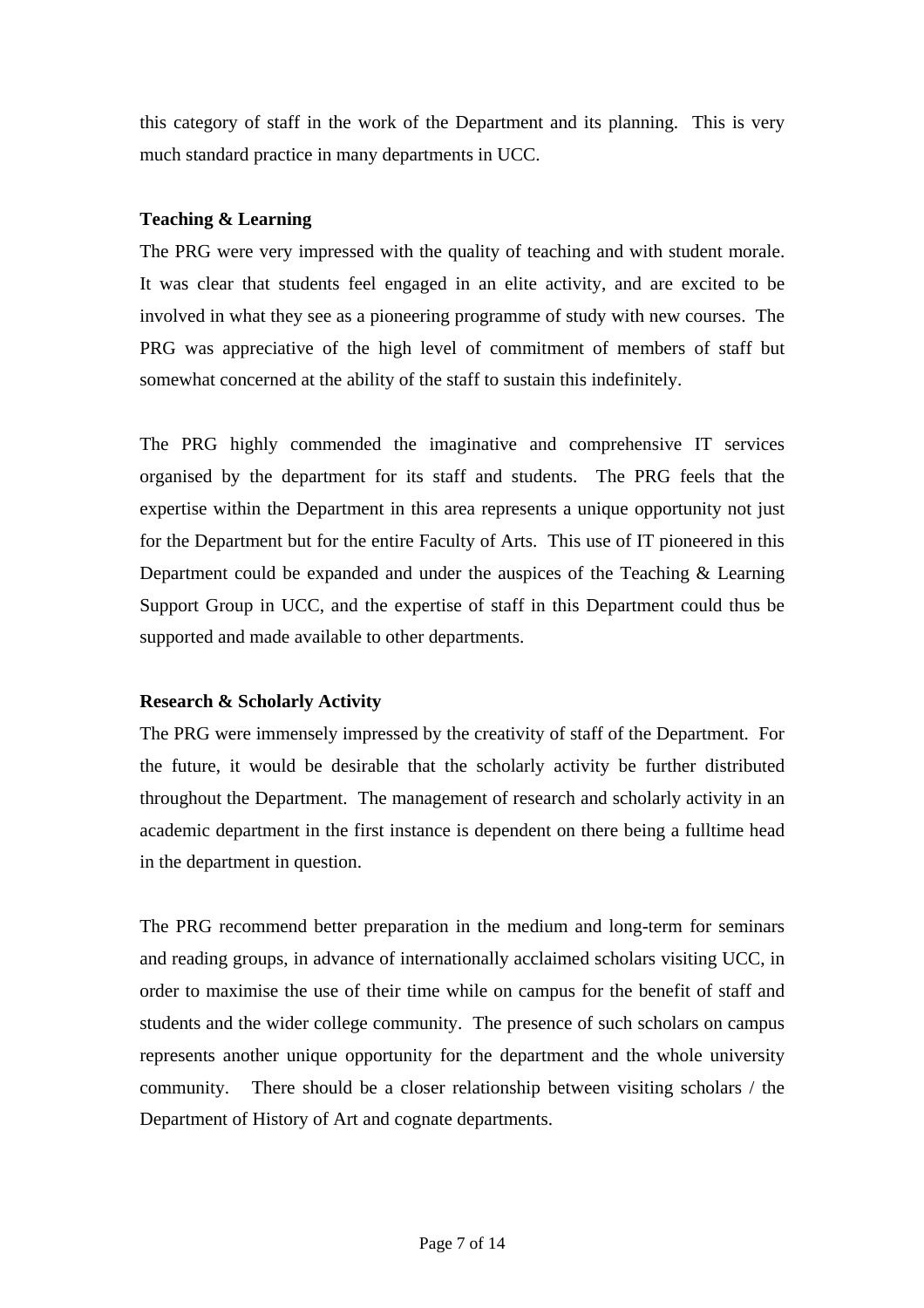The Committee noted that among the stakeholders there was an admirable desire for the department to establish clearer links between international movements in the art world and the Irish response to such international movements.

The PRG would like to see clearer links established between the international and the Irish experience in the courses offered in the department.

The PRG would like to see some evidence of collaborative research projects being developed. The committee noted with approval one example of such a collaborative research project and would encourage further activity in this area.

#### **Staff Development**

PRG would recommend that the Department consider planning for sabbaticals. PRG recommended that such planning for sabbatical leave be envisaged well in advance. The PRG note that this is commencing and recommends that this development be strongly encouraged in the future.

## **External Relations**

The PRG noted that the department has already fostered and established strong relationships with the Glucksman Gallery, the Crawford College of Art and other local and national institutions. The PRG recommends that the department continue to strengthen these links.

At the stakeholders meeting, it was evident that the activities of the department have made a considerable impact on other educational institutions in Cork and are welcomed by them. The PRG considers that the activity of the department in encouraging visual awareness throughout the College is praiseworthy and admirable, and notes the combined seminars it is planning to hold with the Crawford College of Art.

The PRG considers that closer connections can and should be established between the Department and other units in the Arts Faculty e.g. Medieval and Renaissance Studies, Film Studies, Drama & Theatre Studies, and School of Languages and Literature.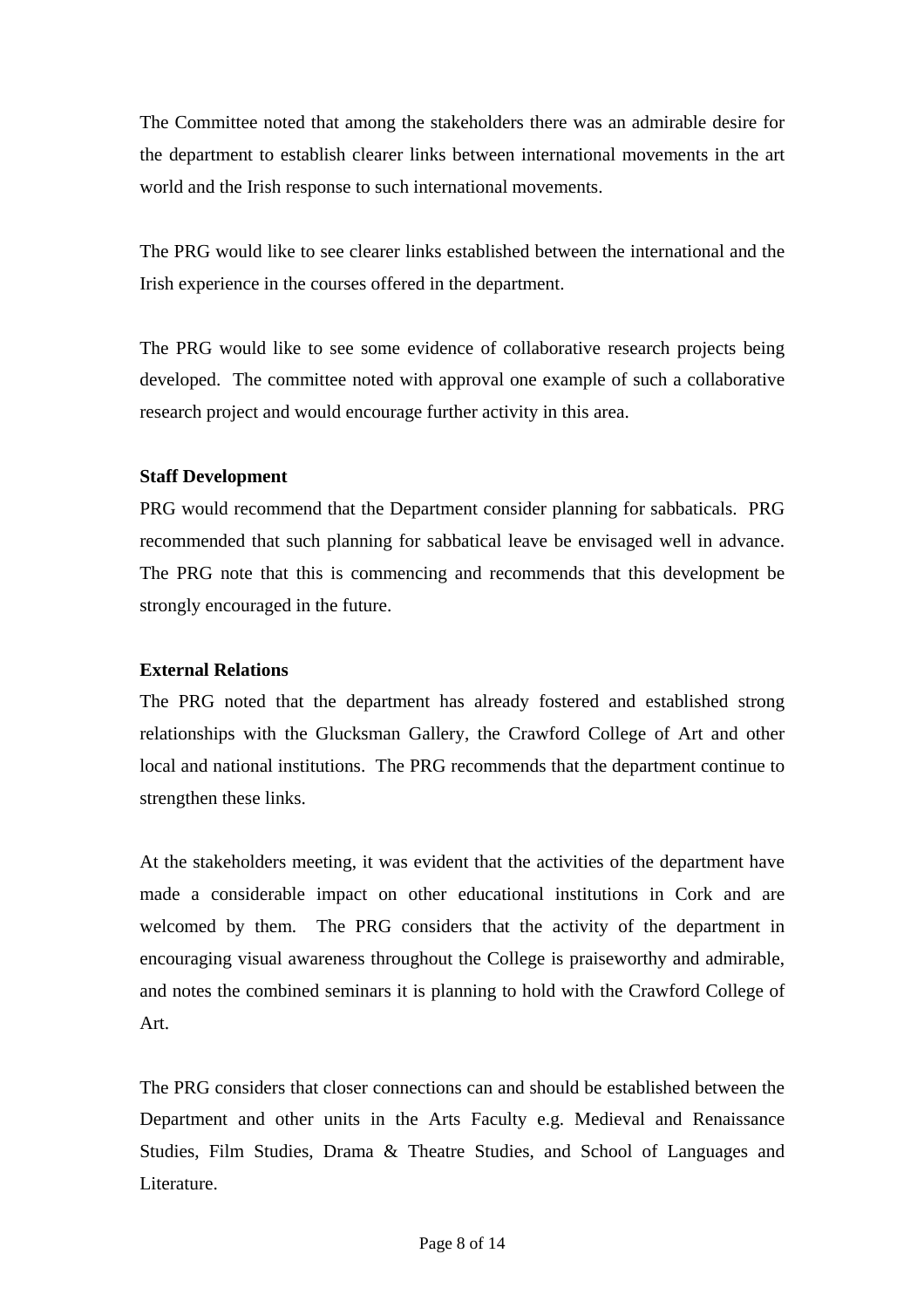Stakeholders expressed strong interest in postgraduate training in art theory (to be more closely defined and integrated into a study of methodology, for students of all levels) but also in the art of curatorial and art management and administration. This however would depend on new appointments.

The Department should try to establish closer contacts with similar institutions in Europe, for instance in Scandinavia, and with other departments with similar interests not only in history but also in visual studies. The PRG considers that while the links with the USA are obviously rich and important, it is of primary importance to explore links with European institutions. The PRG consider that such links would enable the Department to respond to the general policy of the university of fitting within an international European framework. It is only under such conditions that fully fruitful links in Europe can be established.

## **Departmental Co-ordinating Committee & Methodology employed in the preparation of the Self-Assessment Report**

All members of department participated in the preparation process of the Self-Assessment Report.

## **RECOMMENDATIONS FOR IMPROVEMENT**

The PRG considered all recommendations made by the department in the SAR and have included comments on these in the text above. Herewith is a summary of the recommendations of the PRG (incorporating those of the department) and on which more detailed comment may be found in the text of this report.

#### **Recommendations**

1. It is imperative that the question of the headship of this department be addressed in the immediate future. The arrangement regarding the current headship is that the present incumbent is head for half of each academic year. All things considered, the PRG feel that this arrangement is not in the best interests of the Department or the discipline, and must not be allowed to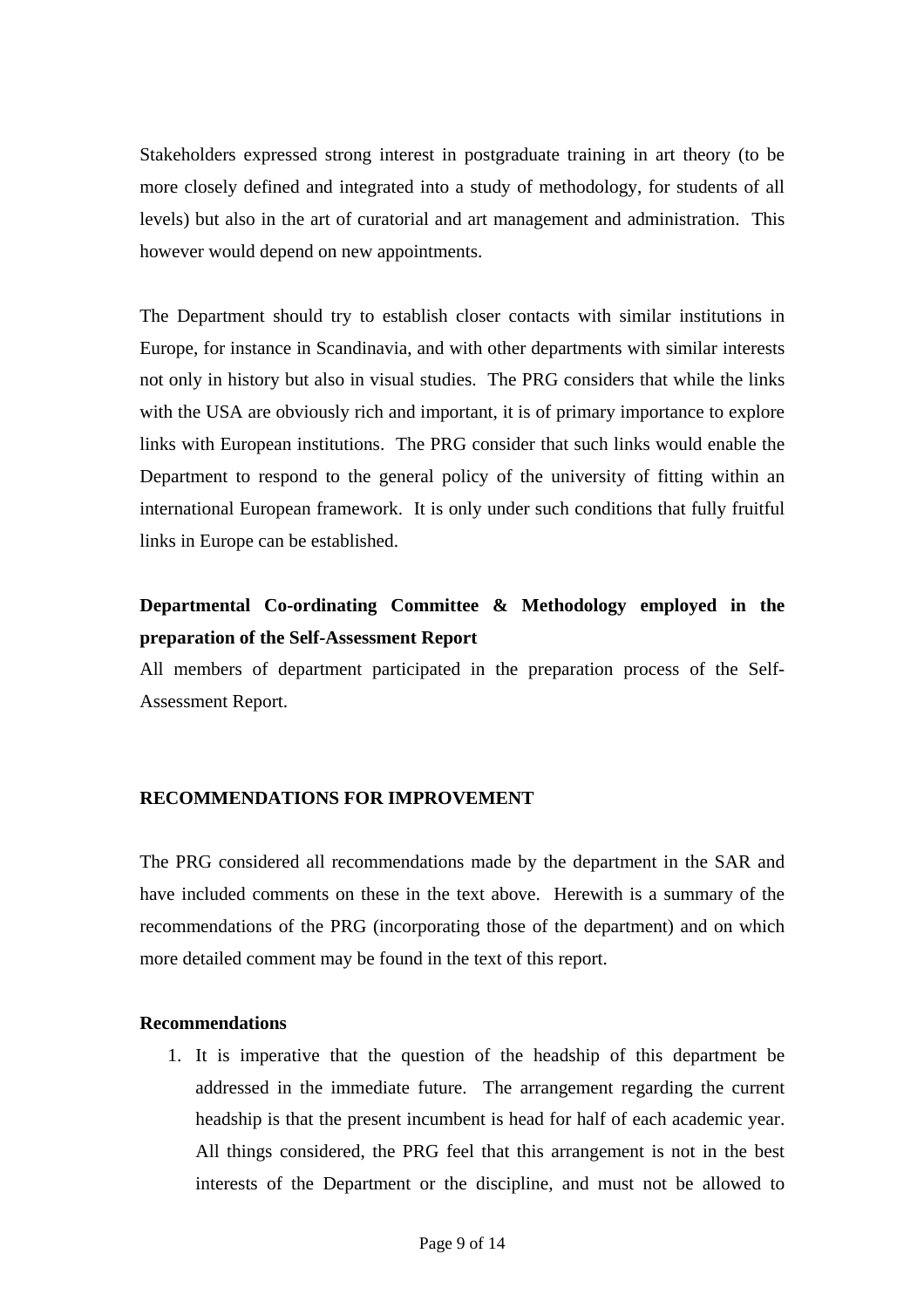continue indefinitely. We strongly recommend that from the end of the current arrangement, a full-time head be appointed in the Department of History of Art and that the necessary arrangements should be put in place well of advance of that date.

- 2. It is vital that the rich diversity of approaches to the history of art currently fostered among departmental staff be maintained; alternative traditions should be actively integrated (as in the Annales School, Bologna semiotics, the Warburg Institute tradition, the works of Carlo Ginzburg, Simon Schama, Peter Burke, Michael Twyman, etc.).
- 3. We advise that the possibility of attracting donor funding to fully equip one of the rooms in the Connolly Building for the needs of, *inter alia,* History of Art students be investigated. This could lead to the imaginative development of a compact hub or Centre for Image Studies, which would also encompass nearby locations such as the UCC Granary Theatre and the Kino Cinema. In the interim, links should be fostered with the Kino Cinema in order to alleviate current pressing needs for suitable venues for showing of films, etc.
- 4. The Department should ensure better preparation for seminars and reading groups, in advance of internationally acclaimed Art History scholars visiting UCC, in order to maximise the use of their time while on campus for the benefit of the whole college community; this should include acquisition of materials for the Boole Library where necessary, so that a real dialogue can ensue between visiting scholars and students/ staff.
- 5. The Department should ensure that scholarly activity is more evenly spread throughout the staff of the entire department.
- 6. The Department should ensure that all teaching staff across the Department have doctorates.
- 7. The Department should ensure that, as far as possible, teaching is delivered by full-time staff.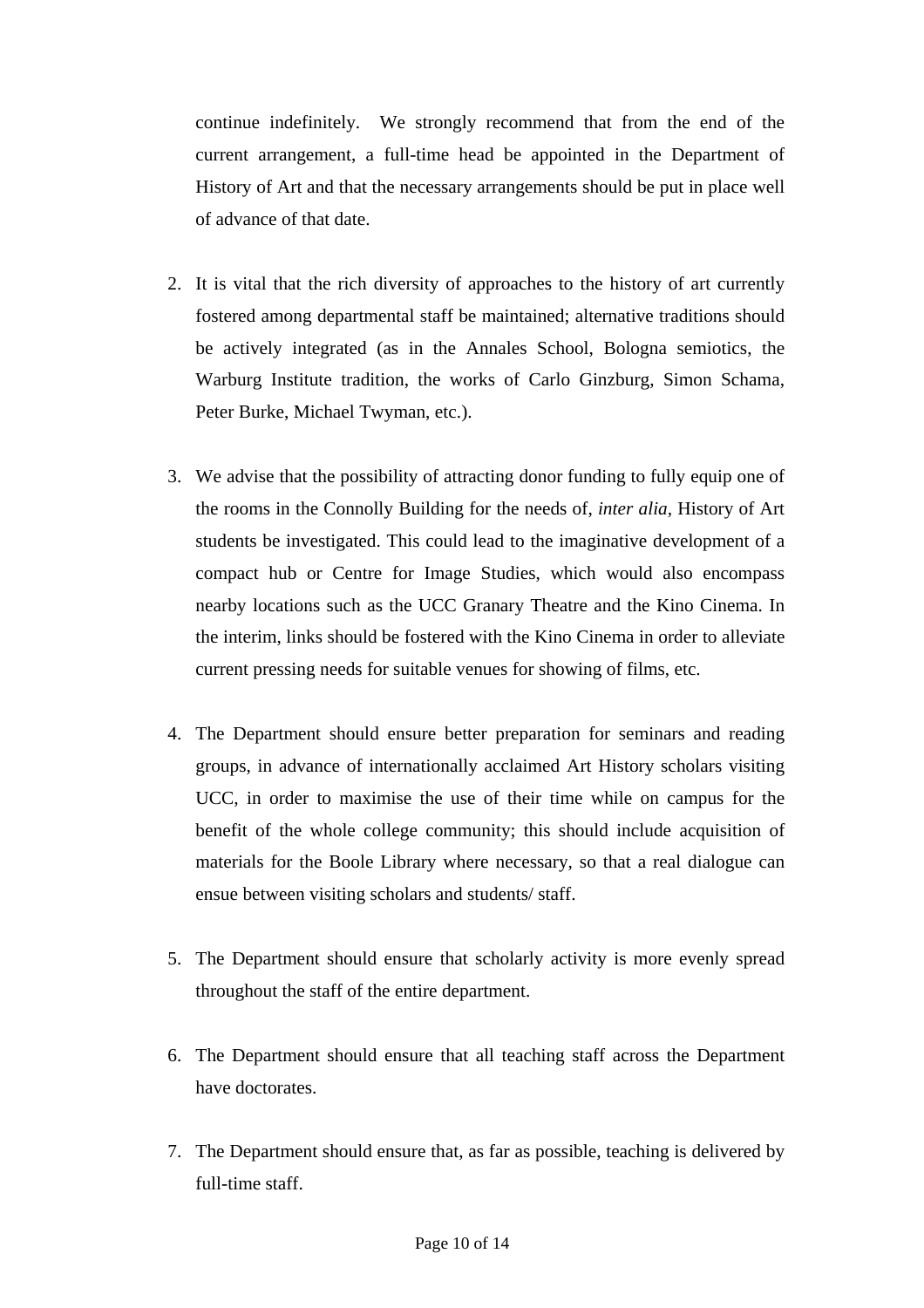- 8. The Department should plan well in advance for sabbatical leave and other types of staff development.
- 9. The Department should continue to foster fruitful links with local stakeholders such as the Glucksman Gallery, the Crawford College of Art and Design and the CIT.
- 10. The Department should focus further in its work on other comparable European institutions/non-English language speaking departments elsewhere.
- 11. The Department should establish clearer links between international movements in the art world and the Irish response to such international movements.
- 12. The Department should ensure greater 'follow through' from First Year to subsequent years by introducing some elements of the current Final Year programme into First Year.
- 13. The Department should continue to foster collaborative research projects with other departments throughout the University.
- 14. The Department should explore the possibility of introducing postgraduate programmes in art theory and also in the art of curatorial and art management and administration.
- 15. Consideration should be given to providing a full-time administrative assistant for the Department. In the meantime, the current arrangement whereby the Departmental executive assistant has a photocopier in her office should be discontinued for health and safety reasons.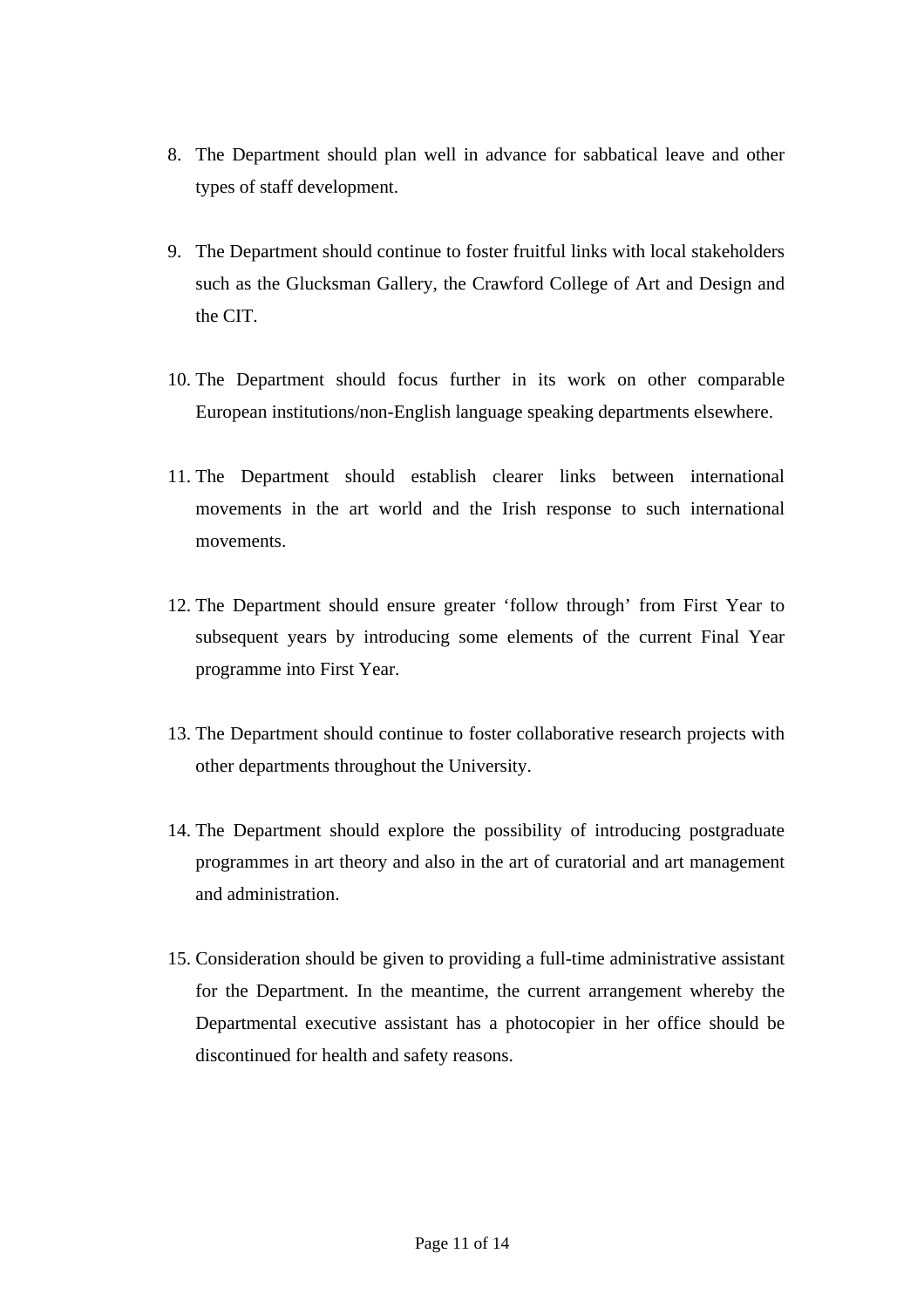## **Appendix A**

## **Timetable for conduct of Peer Review Visit Department of History of Art**

## *Tuesday 17th May 2005*

- 17.30 Meeting of members of the Peer Review Group Briefing by Director of Quality Promotion Unit, Dr. N. Ryan. Group agrees final work schedule and assignment of tasks for the following 2 days. Views are exchanged and areas to be clarified or explored are identified.
- 19.30 Dinner for members of the Peer Review Group and Head of Department and Departmental Co-ordinating Committee.

## *Wednesday 18th May 2005*

08.30 Convening of Peer Review Group in Seminar Room, No. 3 Perrott's Avenue

Consideration of Self-Assessment Report

- 09.00 Professor James Elkins, Head of Department
- 09.30 Meeting with all members of Department
- 10.30 Tea/Coffee for PRG + All members of Department
- 11.00 Conference Call with Dr. Flavio Boggi
- 11.30 Meetings with individual staff

11.30 Dr. Sabine Kriebel 11.45 Mr. Simon Knowles 12.00 Dr. Jennifer O'Reilly 12.15 Ms. Veronica Fraser

12.30 Meeting with part-time lecturers

12.45 Ms. Ann Wilson, *Cork Institute of Technology* 

- 13.00 Working private lunch for members of Peer Review Group
- 14.00 Professor Peter Kennedy, Vice-President for Research Policy & Support
- 14.30 Professor Paul Giller, Registrar & Vice-President for Academic Affairs
- 15.00 Consideration of Issues by PRG
- 15.25 Representatives of  $1<sup>st</sup>$  Year students
	- I.M. Selby-Bennetts
	- Patrick K. Morel-Berthlie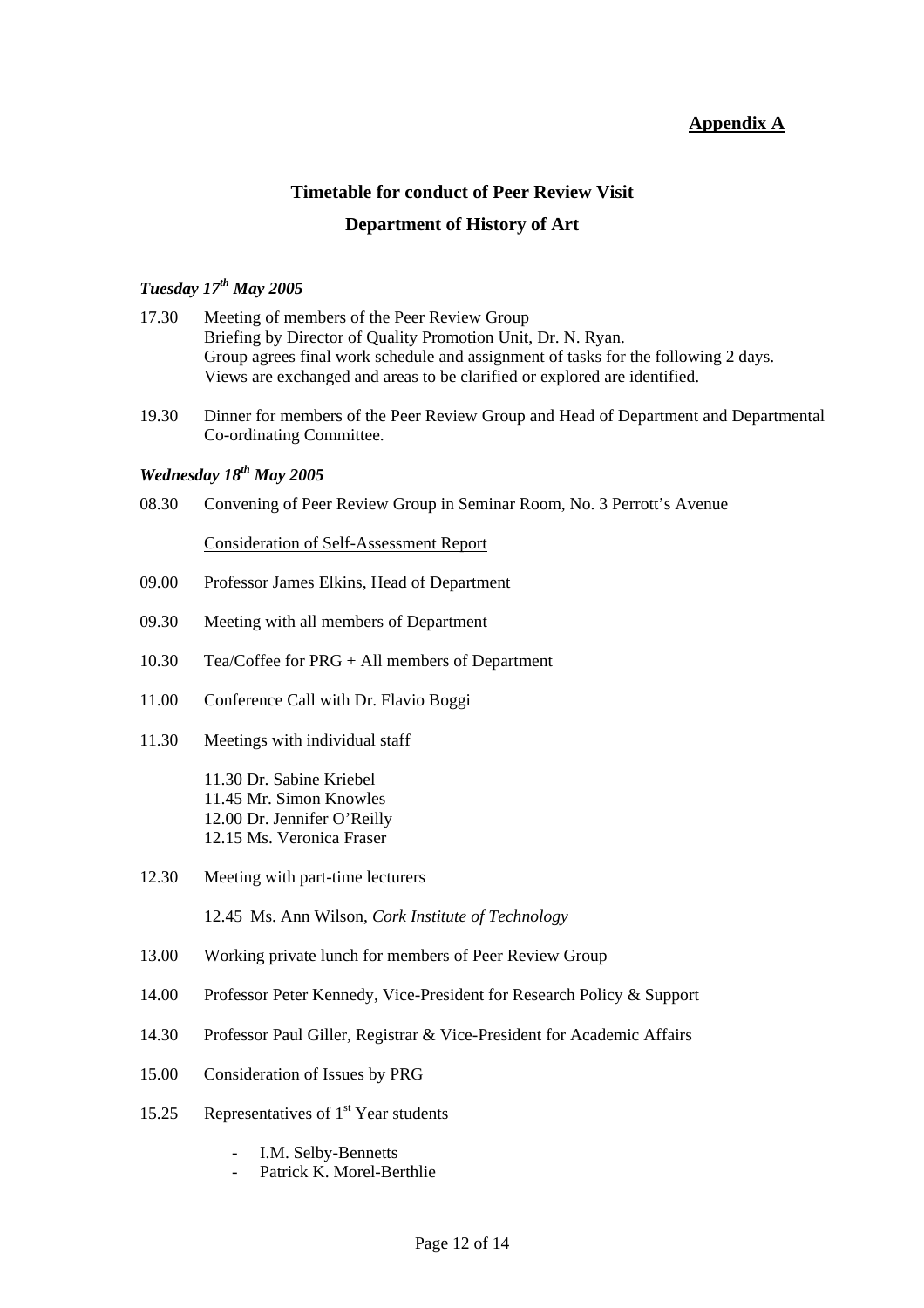- Oisin Brady
- Miranda J. Corcoran,
- **Emily Curley**
- Sarah E. Lynch
- Julia Mary Nolan

#### 15.50 Representatives of 3<sup>rd</sup> Year students

- John-Paul MacMahon
- Enda Horgan
- Majella Egan

#### 16.15 MPhil students

- Teresa Briganti
- Martin Dineen
- Emma Rowe

#### 17.00 Representatives of external stakeholders

- Ms. Fiona Kearney, *Director, Glucksman Gallery*
- Mr Geoff Steiner-Scott, *Principal, Crawford College of Art & Design*
- Mr. Peter Murray, *Curator, Crawford Art Gallery*
- Ms. Dawn Williams, *Exhibitions Officer, Crawford Art Gallery*
- Ms Marguerite Lynch, *Centre for Adult Continuing Education and member of Glucksman Board*
- member of *Visual Arts Society*
- 19.00 Meeting of Peer Review Group to identify remaining aspects to be clarified and to finalise tasks for the following day followed by a working private dinner for members for the Peer Review Group.

#### *Thursday 19th May 2005*

- 08.30 Convening of Peer Review Group in Seminar Room, No 3 Perrott's Avenue
- 09.00 Mr. Michael O'Sullivan, VP for Planning, Communications & Development
- 09.30 Visit to core facilities of Department escorted by Mr. James Cronin
- 10.00 Visit to Boole Library, meeting with Ms. Margot Conrick, Head of Information Services and Ms. Olivia Fitzpatrick, Subject Librarian
- 10.30 Tea/coffee
- 11.00 Mr. Tony Perrott, Head, Audio-Visual Services, UCC
- 11.15 Ms. Carmel Cotter, Finance Office
- 11.30 Professor David Cox, Dean of Faculty of Arts
- 12.00 MPhil students cont'd
	- Bernie McCarthy